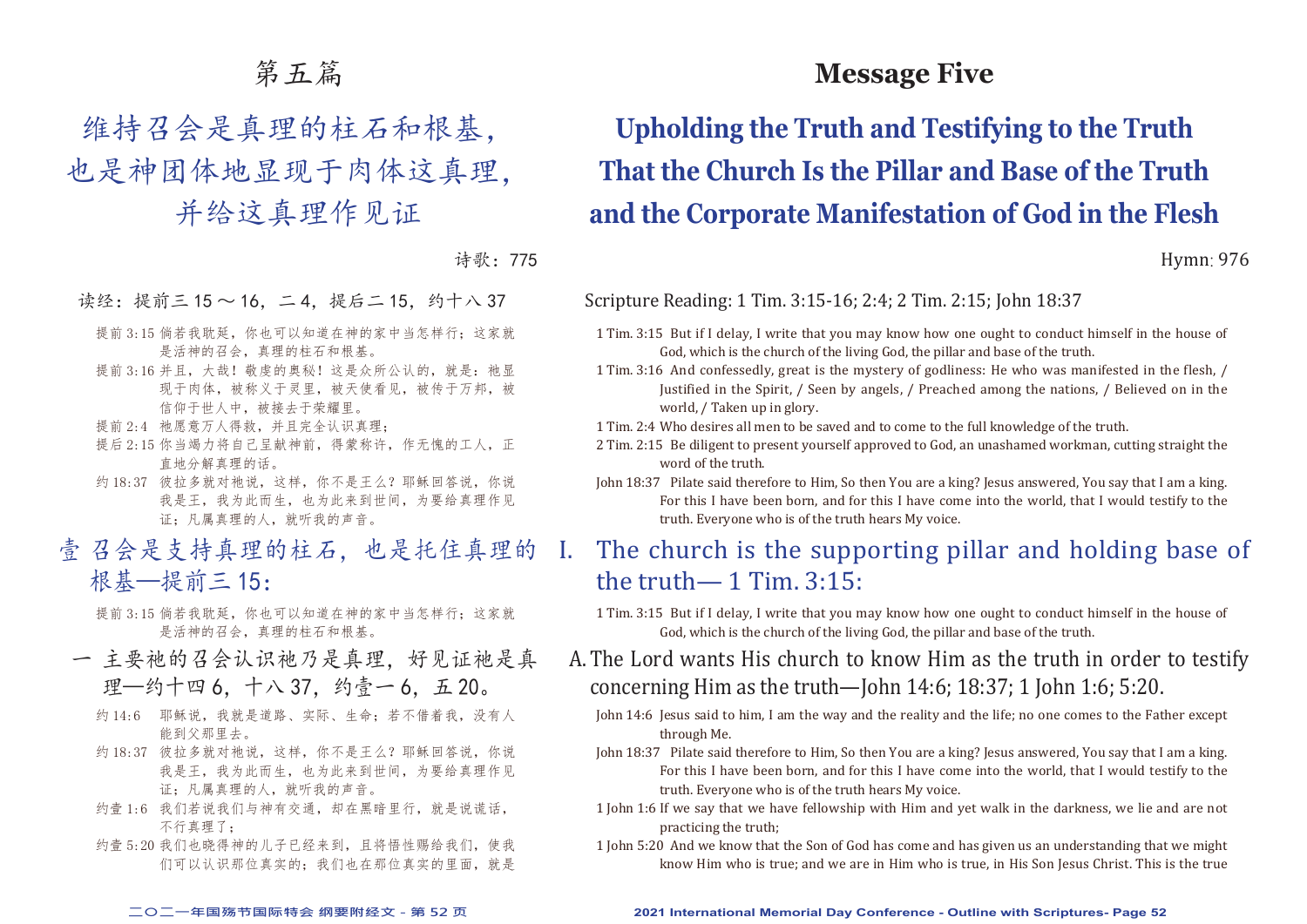在祂儿子耶稣基督里面。这是真神,也是永远的生命。

- 二 提前三章十五节的真理,指神话语所启示一切 真实的事物,主要的是作神具体化身的基督, 以及作基督身体的召会—二4,西二9,19。
	- 提前 3:15 倘若我耽延, 你也可以知道在神的家中当怎样行; 这家就 是活神的召会,真理的柱石和根基。
	- 提前 2:4 祂愿意万人得救,并且完全认识真理;
	- 西 2:9 因为神格一切的丰满,都有形有体地居住在基督里面,
	- 西 2:19 …持定元首;本于祂,全身借着节和筋,得了丰富的供应, 并结合一起,就以神的增长而长大。
- 三 真理就是三一神,以基督为具体化身、中心和 彰显,以产生召会作基督的身体、神的家、和 神的国—9节,弗一 22 ~ 23, 四 16, 提前三 15,约三 3,5。
	- 西 2:9 因为神格一切的丰满,都有形有体地居住在基督里面,
	- 弗 1:22 将万有服在祂的脚下,并使祂向着召会作万有的头;
	- 弗 1:23 召会是祂的身体,是那在万有中充满万有者的丰满。
	- 弗 4:16 本于祂, 全身借着每一丰富供应的节, 并借着每一部分依 其度量而有的功用,得以联络在一起,并结合在一起,便 叫身体渐渐长大,以致在爱里把自己建造起来。
	- 提前 3:15 倘若我耽延, 你也可以知道在神的家中当怎样行;这家就 是活神的召会,真理的柱石和根基。
	- 约 3:3 耶稣回答说,我实实在在地告诉你,人若不重生,就不能 见神的国。
	- 约 3:5 耶稣回答说,我实实在在地告诉你,人若不是从水和灵生 的,就不能进神的国。
- 四 召会支持基督这实际;召会向全宇宙见证基督 (并且唯有基督)是实际—一 14,17,十四 6。
	- 约 1:14 话成了肉体, 支搭帐幕在我们中间, 丰丰满满地有恩典, 有 实际。我们也见过祂的荣耀,正是从父而来独生子的荣耀。
	- 约 1:17 因为律法是借着摩西赐的,恩典和实际都是借着耶稣基督来的。
	- 约 14:6 耶稣说, 我就是道路、实际、生命; 若不借着我, 没有人 能到父那里去。
- 五 召会是支持真理的柱石,和托住柱石的根基。 见证基督是神的奥秘,召会是基督的奥秘这个 实际(真理)—西二2. 弗三4。
	- 西 2:2 要叫他们的心得安慰,在爱里结合一起,以致丰丰富富地在 悟性上有充分的确信,能以完全认识神的奥秘,就是基督;

God and eternal life.

- B.Truth in 1 Timothy 3:15 refers to the real things revealed in God's Word, which are mainly Christ as the embodiment of God and the church as the Body of Christ—2:4; Col. 2:9, 19.
	- 1 Tim. 3:15 But if I delay, I write that you may know how one ought to conduct himself in the house of God, which is the church of the living God, the pillar and base of the truth.
	- 1 Tim. 2:4 Who desires all men to be saved and to come to the full knowledge of the truth.<br>Col. 2:9 For in Him dwells all the fullness of the Godhead bodily.
	- For in Him dwells all the fullness of the Godhead bodily,
	- Col. 2:19 And…holding the Head, out from whom all the Body, being richly supplied and knit together by means of the joints and sinews, grows with the growth of God.
- C. The truth is the Triune God, having Christ as the embodiment, center, and expression to produce the church as the Body of Christ, the house of God, and the kingdom of God—v. 9; Eph. 1:22-23; 4:16; 1 Tim. 3:15; John 3:3, 5.
	- Col. 2:9 For in Him dwells all the fullness of the Godhead bodily,
	- Eph. 1:22 And He subjected all things under His feet and gave Him to be Head over all things to the church,
	- Eph. 1:23 Which is His Body, the fullness of the One who fills all in all.
	- Eph. 4:16 Out from whom all the Body, being joined together and being knit together through every joint of the rich supply and through the operation in the measure of each one part, causes the growth of the Body unto the building up of itself in love.
	- 1 Tim. 3:15 But if I delay, I write that you may know how one ought to conduct himself in the house of God, which is the church of the living God, the pillar and base of the truth.
	- John 3:3 Jesus answered and said to him, Truly, truly, I say to you, Unless one is born anew, he cannot see the kingdom of God.
	- John 3:5 Jesus answered, Truly, truly, I say to you, Unless one is born of water and the Spirit, he cannot enter into the kingdom of God.
- D.The church bears Christ as the reality; the church testifies to the whole universe that Christ, and Christ alone, is the reality—1:14, 17; 14:6.
	- John 1:14 And the Word became flesh and tabernacled among us (and we beheld His glory, glory as of the only Begotten from the Father), full of grace and reality.
	- John 1:17 For the law was given through Moses; grace and reality came through Jesus Christ.
	- John 14:6 Jesus said to him, I am the way and the reality and the life; no one comes to the Father except through Me.
- E. As the pillar that bears the truth and the base that upholds the pillar, the church testifies the reality, the truth, of Christ as the mystery of God and the church as the mystery of Christ—Col. 2:2; Eph. 3:4.
	- Col. 2:2 That their hearts may be comforted, they being knit together in love and unto all the riches of the full assurance of understanding, unto the full knowledge of the mystery of God, Christ,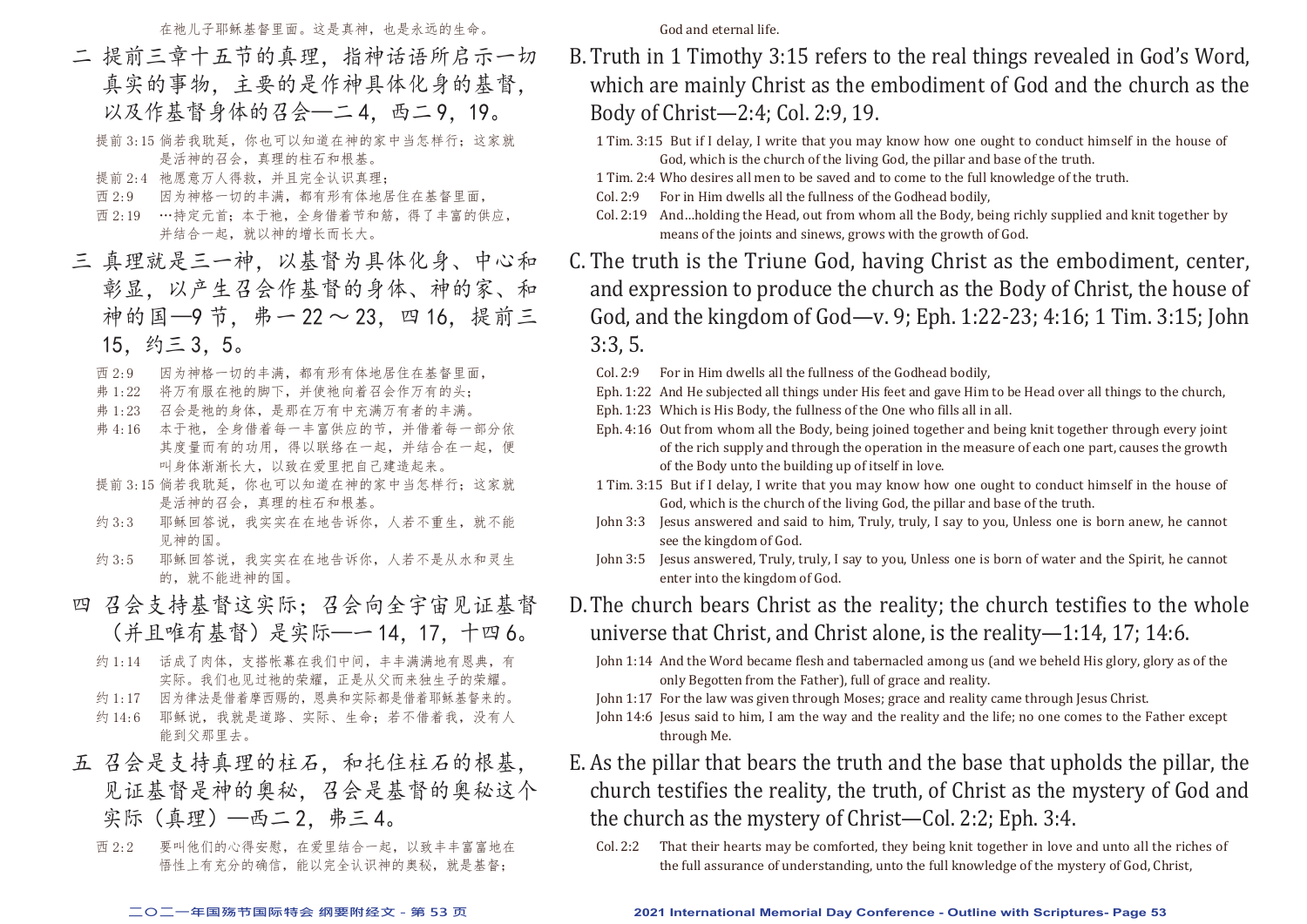弗 3:4 你们念了, 就能借此明了我对基督的奥秘所有的领悟,

- 六 我们建造怎样的召会,在于我们教导怎样的真 理;因此,迫切需要活的真理来产生召会,帮 助召会存在,并且建造召会—提前三 15。 提前 3:15 倘若我耽延, 你也可以知道在神的家中当怎样行;这家就 是活神的召会, 直理的柱石和根某。
- 七 我们所必须应付的最大需要,乃是带领圣徒进入真 理;众圣徒都应当在神圣的启示上受训练—二 4。 提前 2:4 祂愿意万人得救, 并且完全认识真理;
- 贰 众圣徒都需要维持真理—三 9,15,提后二 15:

提前 3:9 用清洁的良心持守信仰的奥秘。

- 提前 3:15 倘若我耽延, 你也可以知道在神的家中当怎样行; 这家就 是活神的召会,真理的柱石和根基。
- 提后 2:15 你当竭力将自己呈献神前, 得蒙称许, 作无愧的工人, 正 直地分解真理的话。
- 一 支持真理的柱石和托住真理的根基,乃是召会 全体,包括众圣徒;召会的每个肢体都是维持 真理之柱石和根基的一部分—提前三 15。
	- 提前 3:15 倘若我耽延, 你也可以知道在神的家中当怎样行; 这家就 是活神的召会,真理的柱石和根基。
- 二 召会是真理的柱石和根基,含示召会的每个肢 体都应该认识真理;因此,我们该定意要学习 真理—二 4:

提前 2:4 祂愿意万人得救, 并且完全认识真理;

- 1 召会,包括每一个信徒,必须维持直理—三 9。 提前 3:9 用清洁的良心持守信仰的奥秘。
- 2 召会要刚强,每个弟兄姊妹就必须学习真理,经历 真理,并能讲说真理,借此维持真理—二 4。

提前 2.4 祂原意万人得救, 并目宗全认识直理;

3 我们若在日常的召会生活里实行直理,就能在维持 直理上背负一些责任—约贰 4, 约叁 3 ~ 4, 8。

Eph. 3:4 By which, in reading it, you can perceive my understanding in the mystery of Christ,

F. The kind of church that we build up depends on the kind of truth that we teach; thus, there is the desperate need of the living truth to produce the church, to help the church to exist, and to build up the church—1 Tim. 3:15.

1 Tim. 3:15 But if I delay, I write that you may know how one ought to conduct himself in the house of God, which is the church of the living God, the pillar and base of the truth.

G.The greatest need that we must meet is to bring the saints into the truth; all the saints should be trained in the divine revelation—2:4.

1 Tim. 2:4 Who desires all men to be saved and to come to the full knowledge of the truth.

#### II. All the saints need to uphold the truth—3:9, 15; 2 Tim.  $2:15:$

1 Tim. 3:9 Holding the mystery of the faith in a pure conscience.

- 1 Tim. 3:15 But if I delay, I write that you may know how one ought to conduct himself in the house of God, which is the church of the living God, the pillar and base of the truth.
- 2 Tim. 2:15 Be diligent to present yourself approved to God, an unashamed workman, cutting straight the word of the truth.
- A.The supporting pillar and holding base of the truth are the entire church, including all the saints; every member of the church is part of the pillar and base that uphold the truth—1 Tim. 3:15.
	- 1 Tim. 3:15 But if I delay, I write that you may know how one ought to conduct himself in the house of God, which is the church of the living God, the pillar and base of the truth.
- B.The church being the pillar and base of the truth implies that every member of the church should know the truth; thus, we should make a decision to learn the truth—2:4:

1 Tim. 2:4 Who desires all men to be saved and to come to the full knowledge of the truth.

1.The church, including every believer, must uphold the truth—3:9.

1 Tim. 3:9 Holding the mystery of the faith in a pure conscience.

2.In order for the church to be strong, every brother and sister must uphold the truth by learning the truth, experiencing the truth, and being able to speak the truth—2:4.

1 Tim. 2:4 Who desires all men to be saved and to come to the full knowledge of the truth.

3.If we practice the truth in the daily church life, we will be able to bear some responsibility in upholding the truth—2 John 4; 3 John 3-4, 8.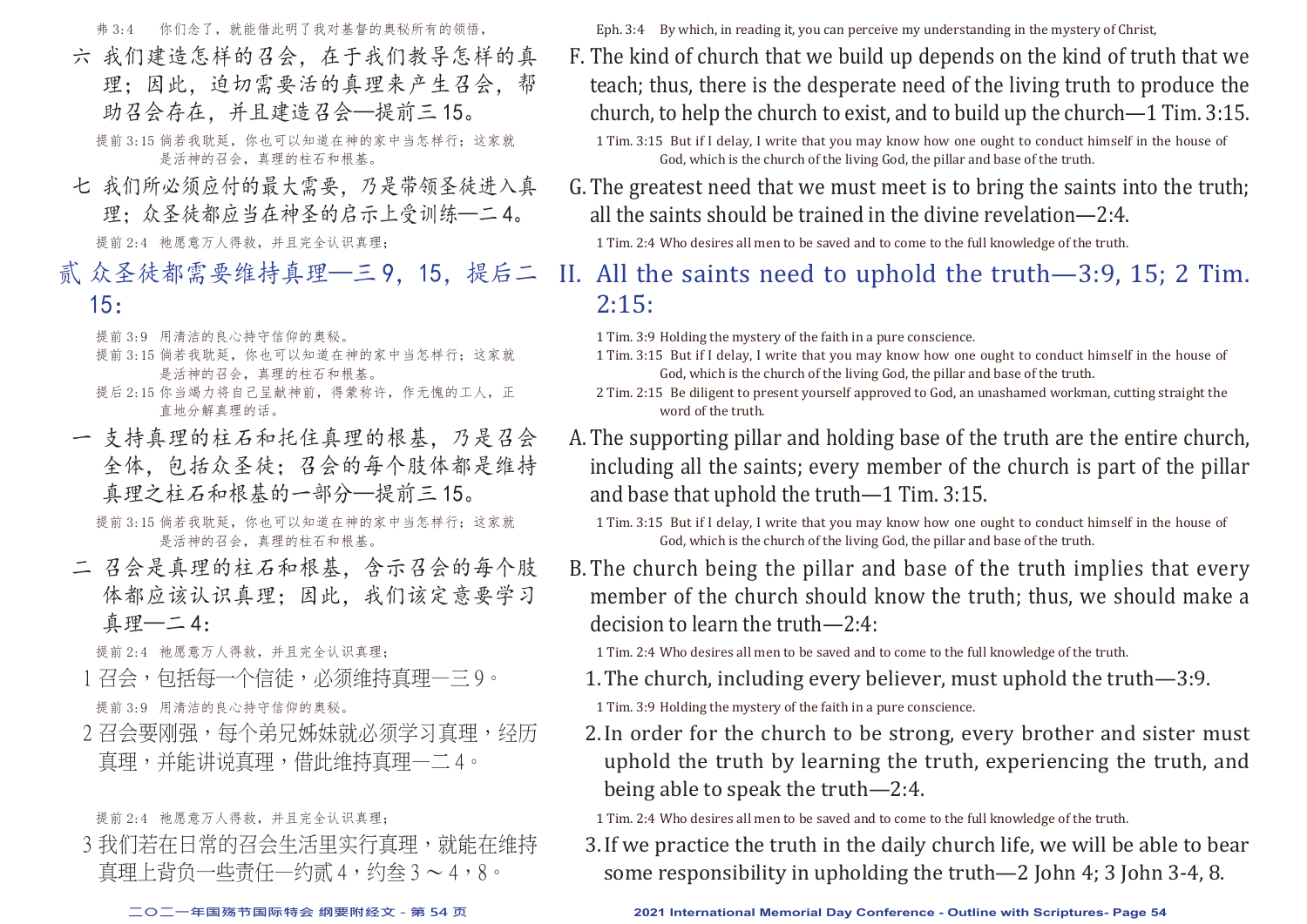- 约贰 4 我看到你的儿女,有照着我们从父所受的诫命,在真理中 行事为人的,就大大欢乐。
- 约叁 3 有弟兄来见证你持守真理,就是你在真理中行事为人,我 就大大欢乐。
- 约叁 4 我听见我的儿女们在真理中行事为人,我的喜乐就没有比 这个更大的。
- 约叁 8 所以我们应该款待、供应这样的人,使我们能成为在真理 上的同工。
- 叁 我们需要维持召会是真理的柱石和根基, 也是神团体地显现于肉体这真理,并给这 真理作见证—提前三 15 ~ 16:
	- 提前 3:15 倘若我耽延, 你也可以知道在神的家中当怎样行; 这家就 是活神的召会,真理的柱石和根基。
	- 提前 3:16 并且, 大哉! 敬虔的奥秘! 这是众所公认的, 就是: 祂显 现于肉体,被称义于灵里,被天使看见,被传于万邦,被 信仰于世人中,被接去于荣耀里。
	- 一 神的显现首先是在基督里,那是在肉体里个别 的彰显—16节, 西二9, 约一1, 14:
		- 提前 3:16 并且,大哉!敬虔的奥秘!这是众所公认的,就是:祂显 现于肉体,被称义于灵里,被天使看见,被传于万邦,被 信仰于世人中,被接去于荣耀里。
		- 西 2:9 因为神格一切的丰满,都有形有体地居住在基督里面,
		- 约 1:1 太初有话, 话与神同在, 话就是神。
		- 约 1:14 话成了肉体,支搭帐幕在我们中间,丰丰满满地有恩典,有 实际。我们也见过祂的荣耀,正是从父而来独生子的荣耀。
		- 1 新约不是说,神的儿子成为肉体,乃是启示,神显 现于肉体一提前三  $15 \sim 16$ :
		- 提前 3:15 倘若我耽延, 你也可以知道在神的家中当怎样行;这家就 是活神的召会,真理的柱石和根基。
		- 提前 3:16 并且,大哉!敬虔的奥秘!这是众所公认的,就是:祂显 现于肉体,被称义于灵里,被天使看见,被传于万邦,被 信仰于世人中,被接去于荣耀里。
	- a 显现于肉体的神,不仅是子,乃是整个的神一父、 子、灵。
	- b 整个神,不仅是子神,成为肉体;因此,基督成为 肉体就是整个神显现于肉体:
	- (-) 在基督成为肉体时期的职事里,祂把无限的神带
- 2 John 4 I rejoiced greatly that I have found some of your children walking in truth, even as we received commandment from the Father.
- 3 John 3 For I rejoiced greatly at the brothers' coming and testifying to your steadfastness in the truth, even as you walk in truth.
- 3 John 4 I have no greater joy than these things, that I hear that my children are walking in the truth.
- 3 John 8 We therefore ought to support such ones that we may become fellow workers in the truth.

### III. We need to uphold the truth and testify to the truth that the church is the corporate manifestation of God in the flesh—1 Tim. 3:15-16:

- 1 Tim. 3:15 But if I delay, I write that you may know how one ought to conduct himself in the house of God, which is the church of the living God, the pillar and base of the truth.
- 1 Tim. 3:16 And confessedly, great is the mystery of godliness: He who was manifested in the flesh, / Justified in the Spirit, / Seen by angels, / Preached among the nations, / Believed on in the world, / Taken up in glory.
- A.God's manifestation was first in Christ as an individual expression in the flesh—v. 16; Col. 2:9; John 1:1, 14:
	- 1 Tim. 3:16 And confessedly, great is the mystery of godliness: He who was manifested in the flesh, / Justified in the Spirit, / Seen by angels, / Preached among the nations, / Believed on in the world, / Taken up in glory.
	- Col. 2:9 For in Him dwells all the fullness of the Godhead bodily,
	- John 1:1 In the beginning was the Word, and the Word was with God, and the Word was God.
	- John 1:14 And the Word became flesh and tabernacled among us (and we beheld His glory, glory as of the only Begotten from the Father), full of grace and reality.
	- 1.The New Testament does not say that the Son of God was incarnated; it reveals that God was manifested in the flesh—1 Tim. 3:15-16:
	- 1 Tim. 3:15 But if I delay, I write that you may know how one ought to conduct himself in the house of God, which is the church of the living God, the pillar and base of the truth.
	- 1 Tim. 3:16 And confessedly, great is the mystery of godliness: He who was manifested in the flesh, / Justified in the Spirit, / Seen by angels, / Preached among the nations, / Believed on in the world, / Taken up in glory.
	- a. God was manifested in the flesh not only as the Son but as the entire God—the Father, the Son, and the Spirit.
	- b.The entire God and not only God the Son was incarnated; hence, Christ in His incarnation was the entire God manifested in the flesh:
- (1)In His ministry in the stage of incarnation, Christ brought the infinite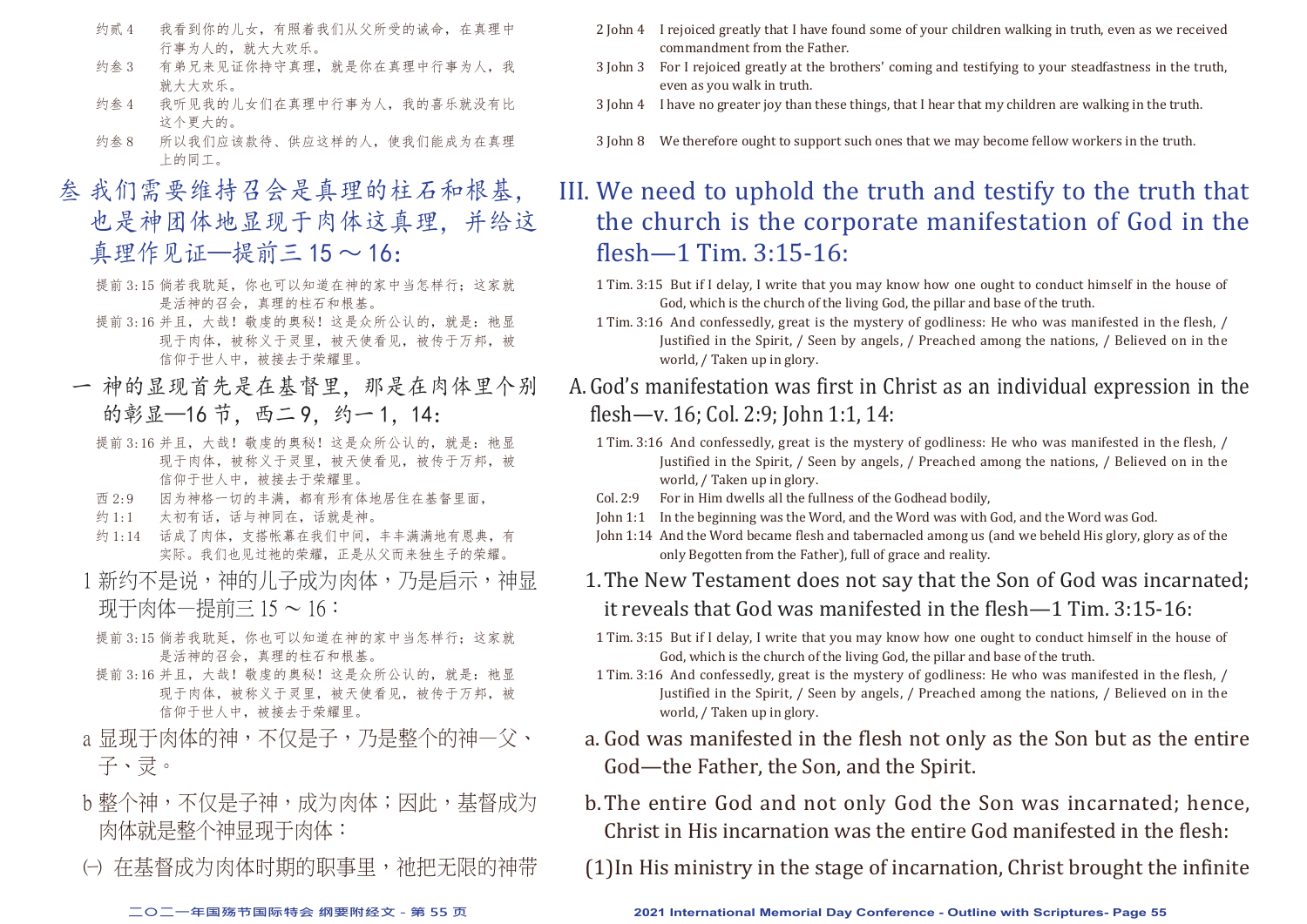- 到有限的人里面;在基督里无限的神与有限的人成 为一—约八 58,七 6,十二 24。
- 约 8:58 耶稣对他们说,我实实在在地告诉你们,还没有亚伯拉罕, 我就是。
- 约 7:6 耶稣就对他们说,我的时候还没有到,你们的时候却常是 方便的。
- 约 12:24 我实实在在地告诉你们,一粒麦子不落在地里死了,仍旧 是一粒;若是死了,就结出许多子粒来。
- ㈡ 借着成为肉体,神圣的合并—神在祂的神圣 三一里互相内在成为一而一同作工—被带到人性 里;所以基督是三一神与三部分人的合并—十四  $10 \sim 11$
- 约 14:10 我在父里面,父在我里面,你不信么?我对你们所说的话, 不是我从自己说的,乃是住在我里面的父作祂自己的事。
- 约 14:11 你们当信我,我在父里面,父在我里面;即或不然,也当 因我所作的事而信。
- 2 神格一切的丰满,都有形有体地居住在基督里面— 西二 9:
- 西 2:9 因为神格一切的丰满,都有形有体地居住在基督里面,
- a "神格一切的丰满"一辞乃指整个的神格,完整的 神。
- b 神格既包含父、子、灵, 神格的丰满就必是父、子、 灵的丰满。
- c 神格一切的丰满,有形有体地居住在基督里面,意 思是说,三一神具体化身在祂里面—约十四 10。
- 约 14:10 我在父里面,父在我里面,你不信么?我对你们所说的话, 不是我从自己说的,乃是住在我里面的父作祂自己的事。
- d 基督是神格丰满的具体化身, 祂不仅是神的儿子, 也是整个的神。
- 二 提前三章十五至十六节指明,不仅作头的基督 自己是神显现于肉体,连作基督身体和神的家 的召会也是神显现于肉体—敬虔的奥秘:

#### God into the finite man; in Christ the infinite God and the finite man became one—John 8:58; 7:6; 12:24.

John 8:58 Jesus said to them, Truly, truly, I say to you, Before Abraham came into being, I am.

John 7:6 Jesus therefore said to them, My time has not yet come, but your time is always ready.

- John 12:24 Truly, truly, I say to you, Unless the grain of wheat falls into the ground and dies, it abides alone; but if it dies, it bears much fruit.
- (2)Through incarnation the divine incorporation—God in His Divine Trinity coinhering mutually and working together as one—was brought into humanity; Christ is therefore the incorporation of the Triune God with the tripartite man—14:10-11.
- John 14:10 Do you not believe that I am in the Father and the Father is in Me? The words that I say to you I do not speak from Myself, but the Father who abides in Me does His works.
- John 14:11 Believe Me that I am in the Father and the Father is in Me; but if not, believe because of the works themselves.

2.In Christ dwells all the fullness of the Godhead bodily—Col. 2:9:

Col. 2:9 For in Him dwells all the fullness of the Godhead bodily,

- a. All the fullness of the Godhead refers to the entire Godhead, to the complete God.
- b.Since the Godhead comprises the Father, the Son, and the Spirit, the fullness of the Godhead must be the fullness of the Father, the Son, and the Spirit.
- c. That all the fullness of the Godhead dwells in Christ bodily means that the Triune God is embodied in Him—John 14:10.
- John 14:10 Do you not believe that I am in the Father and the Father is in Me? The words that I say to you I do not speak from Myself, but the Father who abides in Me does His works.
- d.As the embodiment of the fullness of the Godhead, Christ is not only the Son of God but also the entire God.
- B. First Timothy 3:15-16 indicates that not only Christ Himself as the Head is the manifestation of God in the flesh but also that the church as the Body of Christ and the house of God is the manifestation of God in the flesh—the mystery of godliness: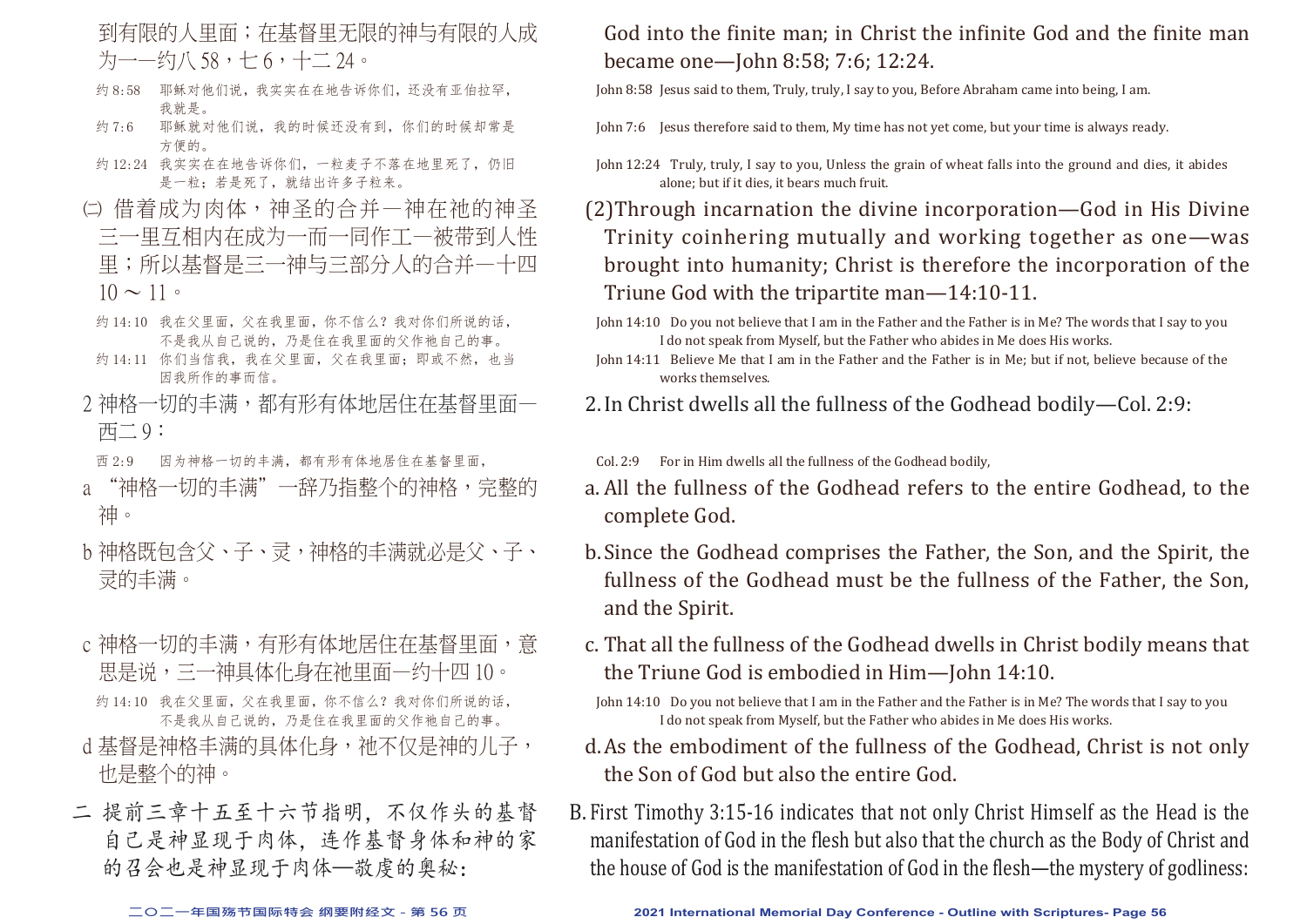- 提前 3:15 倘若我耽延, 你也可以知道在神的家中当怎样行;这家就 是活神的召会,真理的柱石和根基。
- 提前 3:16 并 目, 大哉! 敬虔的奥秘! 这是众所公认的, 就是: 祂显 现于肉体,被称义于灵里,被天使看见,被传于万邦,被 信仰于世人中,被接去于荣耀里。
- 1 十六节的"敬虔",不仅是指虔诚,乃是指神活在 召会中,就是那是生命的神在召会中活了出来,得 着了彰显:
- 提前 3:16 并且,大哉!敬虔的奥秘!这是众所公认的,就是:祂显 现于肉体,被称义于灵里,被天使看见,被传于万邦,被 信仰于世人中,被接去于荣耀里。
- a 基督和召会,二者都是敬虔的奥秘,在肉体里彰 显神。
- b 召会生活乃是神的显出;因此, 敬虔的奥秘就是正 当召会的生活—林前一 6,十四 24 ~ 25。

林前 1:6 正如我们为基督所作的见证,在你们里面得以坚固, 林前 14:24 但若众人都申言,有不信的,或是不通方言的人进来, 他就被众人劝服,被众人审明了;

- 林前 14:25 他心里的隐情显露出来,就必面伏于地敬拜神,宣告说, 神真是在你们中间了。
- 2 神显现于召会—神的家和基督的身体—就是祂在肉 体里扩大的团体彰显—弗二 19, - 22 ~ 23:
	- 弗 2:19 这样, 你们不再是外人和寄居的, 乃是圣徒同国之民, 是 神家里的亲人,
	- 弗 1:22 将万有服在祂的脚下,并使祂向着召会作万有的头;
	- 弗 1:23 召会是祂的身体,是那在万有中充满万有者的丰满。
- a 神显现于肉体,开始于基督在地上的时候—约 十四 9。
- 约 14:9 耶稣对他说, 腓力, 我与你们同在这样长久, 你还不认识我 么?人看见了我,就是看见了父;你怎么说,将父显给我们看?
- b 神显现于肉体, 在召会中延续; 召会是神显现于肉 体的扩增、扩大和繁殖—提前三 15 ~ 16。
- 提前 3:15 倘若我耽延, 你也可以知道在神的家中当怎样行;这家就 是活神的召会,真理的柱石和根基。
- 提前 3:16 并且,大哉!敬虔的奥秘!这是众所公认的,就是:祂显
- 1 Tim. 3:15 But if I delay, I write that you may know how one ought to conduct himself in the house of God, which is the church of the living God, the pillar and base of the truth.
- 1 Tim. 3:16 And confessedly, great is the mystery of godliness: He who was manifested in the flesh, / Justified in the Spirit, / Seen by angels, / Preached among the nations, / Believed on in the world, / Taken up in glory.
- 1.Godliness in verse 16 refers not only to piety but to the living of God in the church, that is, God as life lived out in the church to be expressed:
	- 1 Tim. 3:16 And confessedly, great is the mystery of godliness: He who was manifested in the flesh, / Justified in the Spirit, / Seen by angels, / Preached among the nations, / Believed on in the world, / Taken up in glory.
- a. Both Christ and the church are the mystery of godliness, expressing God in the flesh.
- b.The church life is the expression of God; therefore, the mystery of godliness is the living of a proper church—1 Cor. 1:6; 14:24-25.
- 1 Cor. 1:6 Even as the testimony of Christ was confirmed in you,
- 1 Cor. 14:24But if all prophesy and some unbeliever or unlearned person enters, he is convicted by all, he is examined by all;
- 1 Cor. 14:25 The secrets of his heart become manifest; and so falling on his face, he will worship God, declaring that indeed God is among you.
- 2.God is manifested in the church—the house of God and the Body of Christ as the enlarged corporate expression in the flesh—Eph. 2:19; 1:22-23:
- Eph. 2:19 So then you are no longer strangers and sojourners, but you are fellow citizens with the saints and members of the household of God,
- Eph. 1:22 And He subjected all things under His feet and gave Him to be Head over all things to the church,
- Eph. 1:23 Which is His Body, the fullness of the One who fills all in all.
- a. The manifestation of God in the flesh began with Christ when He was on earth—John 14:9.
- John 14:9 Jesus said to him, Have I been so long a time with you, and you have not known Me, Philip? He who has seen Me has seen the Father; how is it that you say, Show us the Father?
- b.The manifestation of God in the flesh continues with the church, which is the increase, enlargement, and multiplication of the manifestation of God in the flesh—1 Tim. 3:15-16.

1 Tim. 3:15 But if I delay, I write that you may know how one ought to conduct himself in the house of God, which is the church of the living God, the pillar and base of the truth.

1 Tim. 3:16 And confessedly, great is the mystery of godliness: He who was manifested in the flesh, /